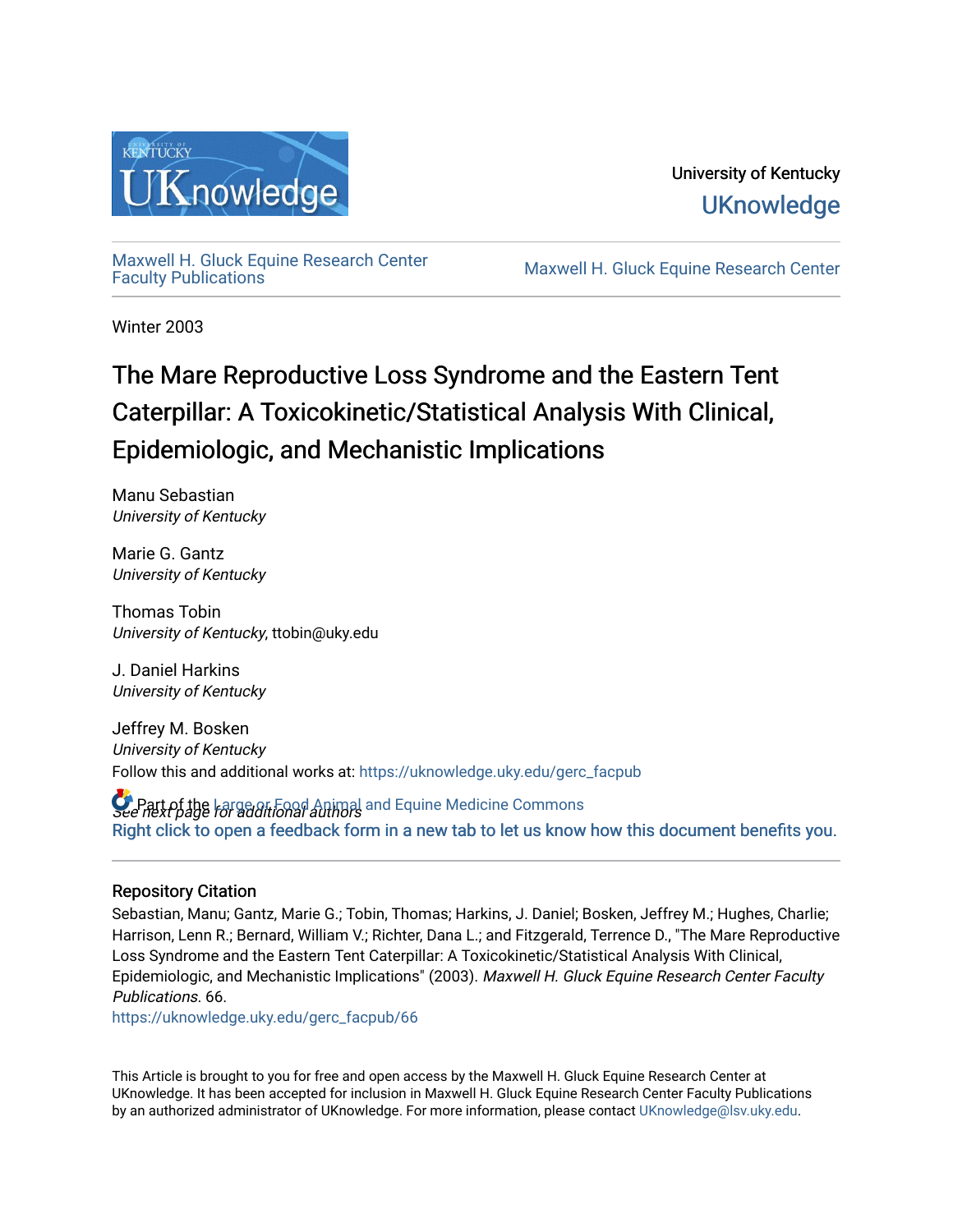## The Mare Reproductive Loss Syndrome and the Eastern Tent Caterpillar: A Toxicokinetic/Statistical Analysis With Clinical, Epidemiologic, and Mechanistic Implications

### Notes/Citation Information

Published in Veterinary Therapeutics: Research in Applied Veterinary Medicine, v. 4, no. 4. p. 324-339.

©Thomas Tobin.

#### Authors

Manu Sebastian, Marie G. Gantz, Thomas Tobin, J. Daniel Harkins, Jeffrey M. Bosken, Charlie Hughes, Lenn R. Harrison, William V. Bernard, Dana L. Richter, and Terrence D. Fitzgerald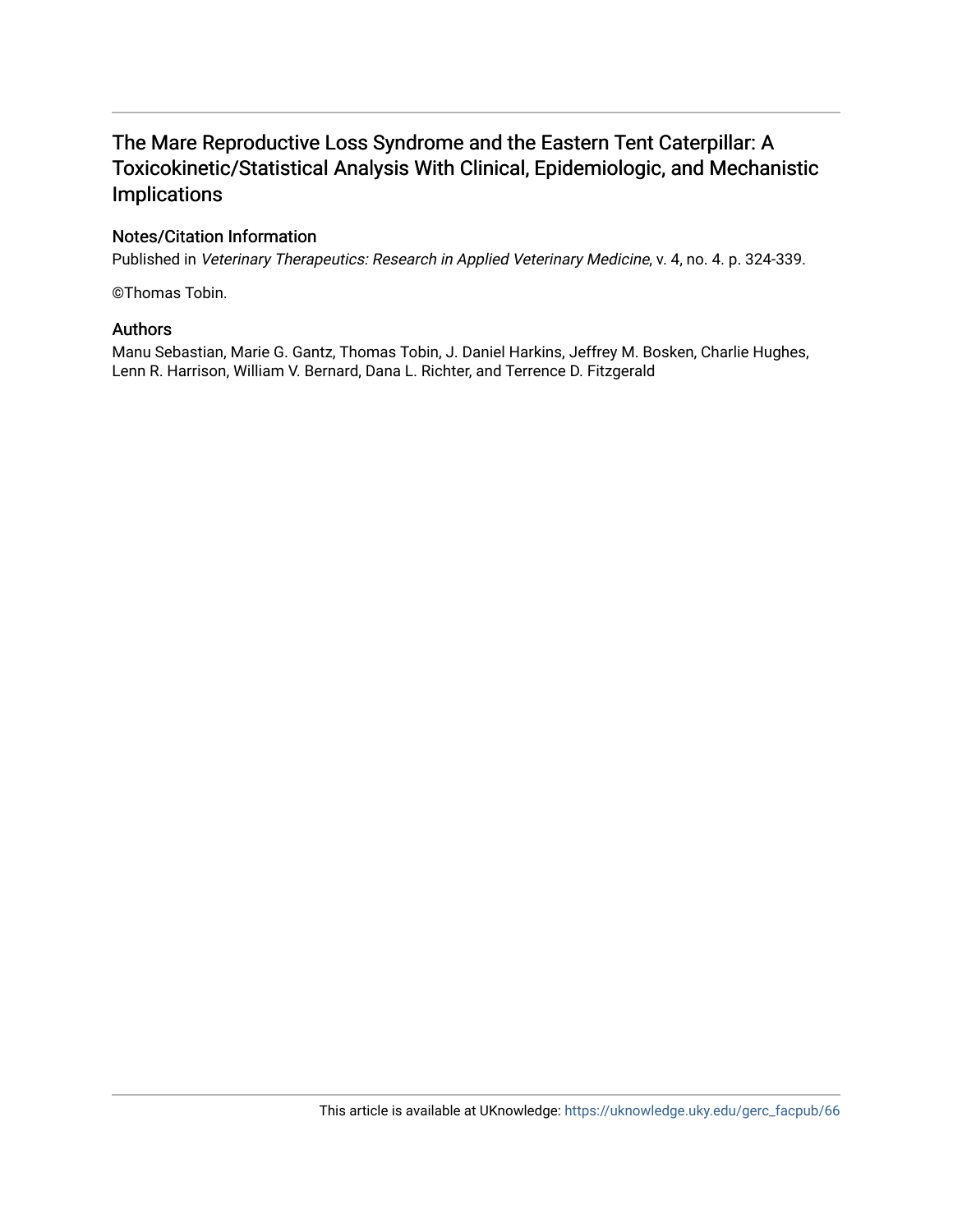# **The Mare Reproductive Loss Syndrome and the Eastern Tent Caterpillar: A Toxicokinetic/Statistical Analysis with Clinical, Epidemiologic, and Mechanistic Implications\***

**Manu Sebastian, DVM, MSa Marie G. Gantz, MSb Thomas Tobin, MVB, MS, PhD, MRCVS, DABTc J. Daniel Harkins, DVM, PhDc Jeffrey M. Bosken, BSc Charlie Hughes, MSc Lenn R. Harrison, VMDa William V. Bernard, DVM, DACVIMd Dana L. Richter, PhDe Terrence D. Fitzgerald, MS, PhDf**

a *Livestock Disease Diagnostic Center* <sup>b</sup>*Department of Statistics* c *Maxwell H. Gluck Equine Research Center University of Kentucky Lexington, KY 40546*

<sup>d</sup>*Rood and Riddle Equine Hospital 2150 Georgetown Road Lexington, KY 40511*

#### **■ ABSTRACT**

During 2001, central Kentucky experienced acute transient epidemics of early and late fetal losses, pericarditis, and unilateral endophthalmitis, collectively referred to as mare reproductive loss syndrome (MRLS). A toxicokinetic/statistical analysis of experimental and field MRLS data was conducted using accelerated

e *School of Forest Resources & Environmental Science Michigan Technological University 1400 Townsend Drive Houghton, MI 49311*

f *Department of Biological Sciences SUNY Cortland PO Box 2000 Cortland, NY 13045*

failure time (AFT) analysis of abortions following administration of Eastern tent caterpillars (ETCs; 100 or 50 g/day or 100 g of irradiated caterpillars/day) to late-term pregnant mares. In addition, 2001 late-term fetal loss field data were used in the analysis. Experimental data were fitted by AFT analysis at a high  $(P < .0001)$  significance. Times to first

\*Published as #331 from the Equine Pharmacology, Therapeutics, and Toxicology Program at the Maxwell H. Gluck Equine Research Center and the Department of Veterinary Science, University of Kentucky and Kentucky Agricultural Experiment Station Article #03-14-102 with the approval of the Dean and Director, College of Agriculture and Kentucky Agricultural Experiment Station. Supported by grants from the USDA Agriculture Research Service Specific Cooperative Agreement #58-6401-2-0025 for Forage-Animal Production Research, the Kentucky Department of Agriculture, the Kentucky Thoroughbred Association Foundation, the Horsemen's Benevolent and Protective Association, and Mrs. John Hay Whitney. ©Thomas Tobin.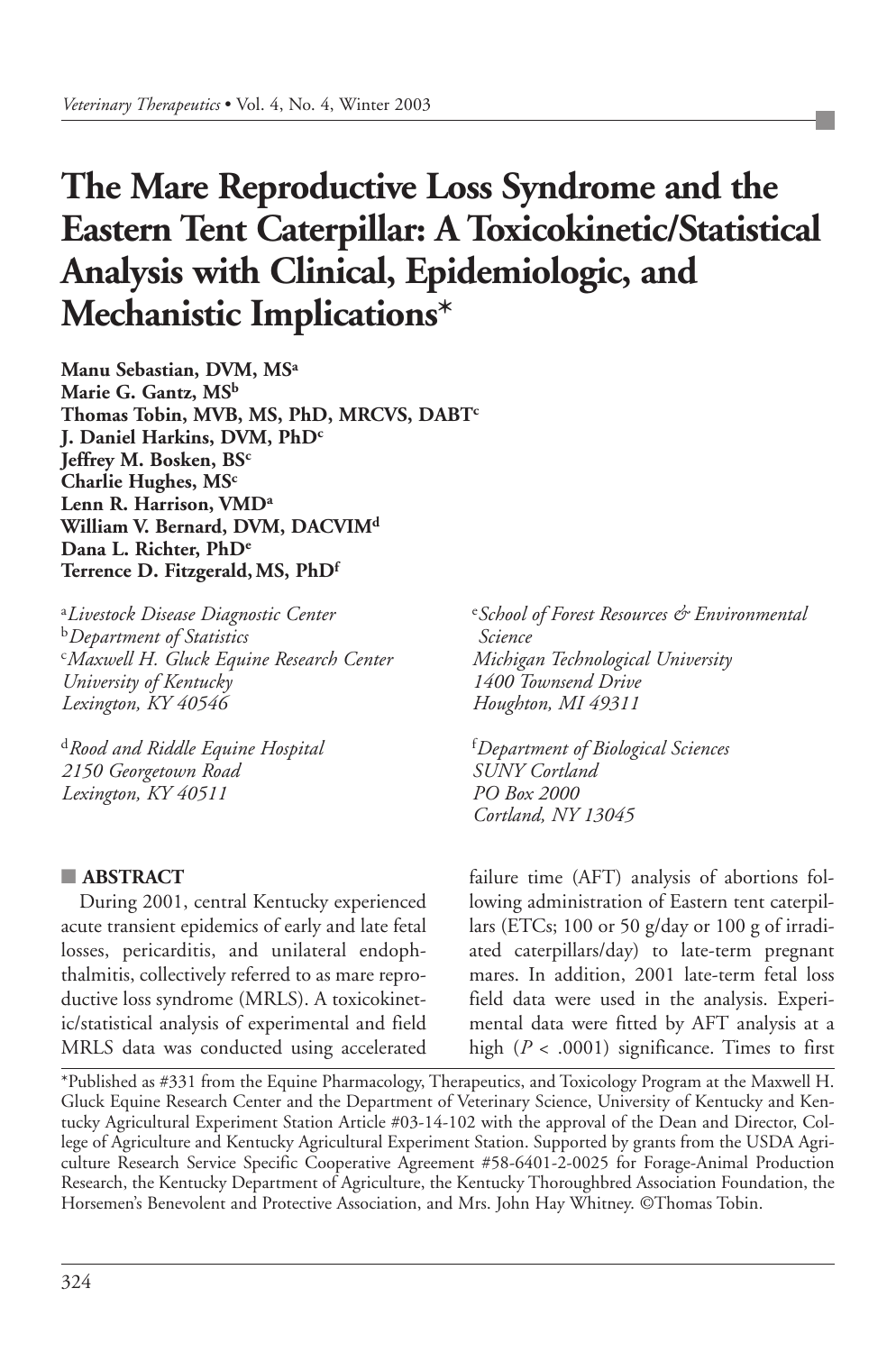abortion ("lag time") and abortion rates were dose dependent. Lag times decreased and abortion rates increased exponentially with dose. Calculated dose × response data curves allow interpretation of abortion data in terms of "intubated ETC equivalents." Analysis suggested that field exposure to ETCs in 2001 in central Kentucky commenced on approximately April 27, was initially equivalent to approximately 5 g of intubated ETCs/day, and increased to approximately 30 g/day at the outbreak peak. This analysis accounts for many aspects of the epidemiology, clinical presentations, and manifestations of MRLS. It allows quantitative interpretation of experimental and field MRLS data and has implications for the basic mechanisms underlying MRLS. The results support suggestions that MRLS is caused by exposure to or ingestion of ETCs. The results also show that high levels of ETC exposure produce intense, focused outbreaks of MRLS, closely linked in time and place to dispersing ETCs, as occurred in central Kentucky in 2001. With less intense exposure, lag time is longer and abortions tend to spread out over time and may occur out of phase with ETC exposure, obscuring both diagnosis of this syndrome and the role of the caterpillars.

#### **■ INTRODUCTION**

During 2001, central Kentucky experienced acute transient epidemics of early (EFL) and late fetal losses (LFL), pericarditis, and unilateral endophthalmitis, collectively referred to as mare reproductive loss syndrome (MRLS). The occurrence of EFL was first recorded on the morning of April 26, increased during the last week of April in mares with 30- to 100-day-old fetuses, peaked on May 4, and declined rapidly thereafter, ultimately totaling approximately 2,500 cases.<sup>1</sup> The largest number of EFL cases occurred in mares that had conceived in February and early March. Approximately 17% of the 21,000 or more pregnant thoroughbred broodmares in central Kentucky lost their foals due in 2001 or 2002.<sup>2</sup> Whatever the mechanism of EFL and LFL, the pregnant broodmare (or more likely the equine fetus) is especially susceptible. The 17% fetal loss rate is in sharp contrast with the relatively low rate of MRLSrelated pathology in nonpregnant horses.

Instances of LFLs were first identified soon after April 26 and followed a broadly similar time course, involving more than 650 cases. The placentas from these mares that experienced LFL were mildly edematous; however, most were of normal size and weight. Some mares presented foals normally but showed evidence of amnionitis with yellowish discoloration and edema of the placental membranes. Pathophysiologically, there was an intense placentitis associated with thickened placental membranes. Funisitis associated with the amniotic section of the umbilical cords of these neonates was observed with ecchymotic and petechial hemorrhage on the surface of the cords. Microbiologically, the consistent recovery of α-hemolytic streptococci and *Actinobacillus* spp from umbilical tissue, lungs, and placentas of affected animals was almost a hallmark for defining the clinical entity of LFL MRLS.<sup>3</sup>

Coincident with the 2001 MRLS epidemics, small numbers of horses from the population of approximately 30,000 horses in central Kentucky exhibited panophthalmitis (approximately 30 cases) or pericarditis (approximately 60 cases). Both of these syndromes are now considered part of the MRLS entity. Fluid drained from the pericardial sacs of two-thirds of the horses with pericarditis was characterized as sterile exudates, whereas one-third had septic exudates containing *Actinobacillus equuli*, *Streptococcus* spp, *Pasteurella multocida*, *Staphylococcus aureus*, *Acinetobacter*, or *Pseudomonas*. <sup>4</sup> The endophthalmitis was always uni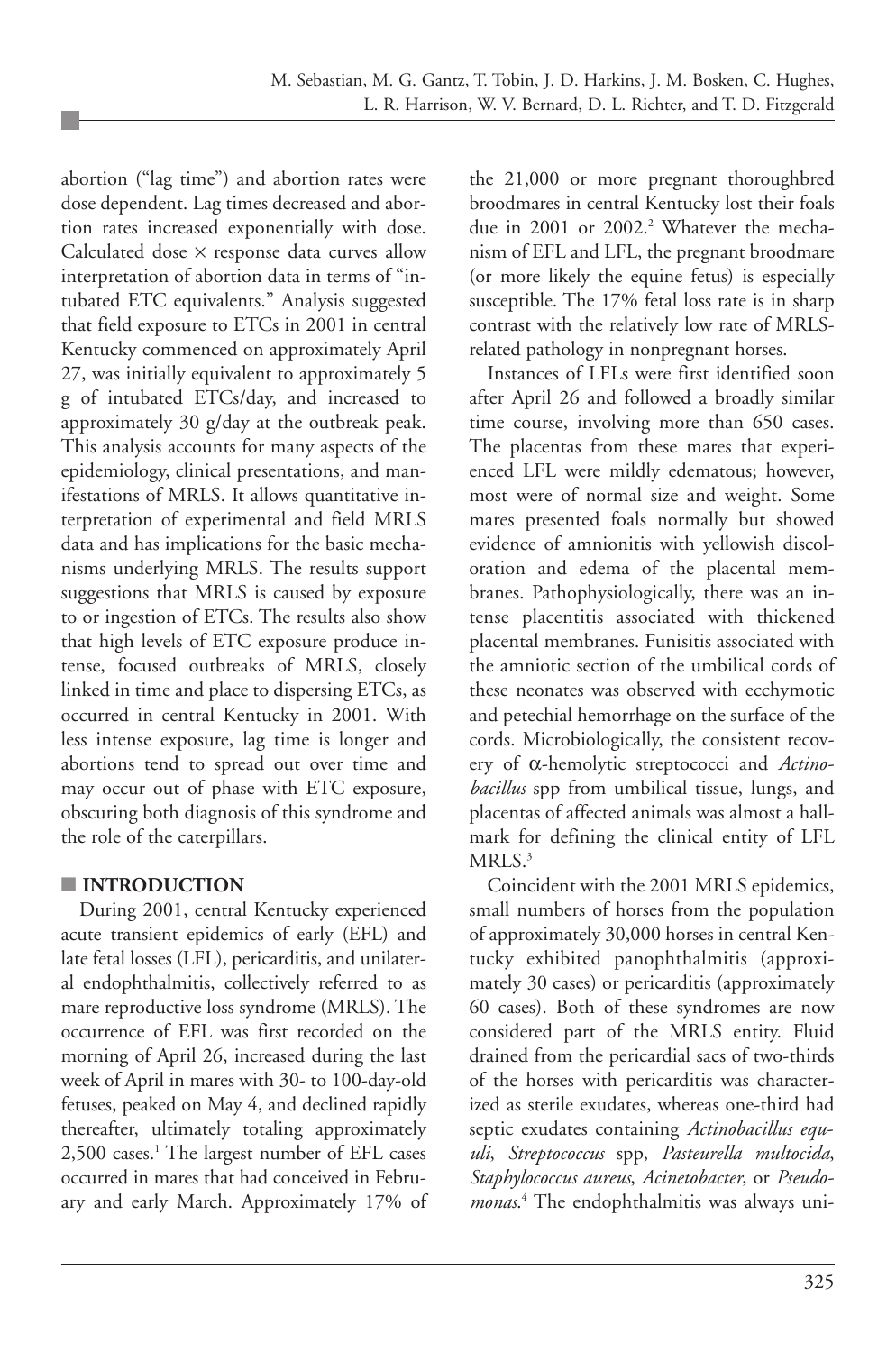lateral and invariably progressed to blindness despite intensive therapy.<sup>5</sup> Whatever the nature of the factor that produced the MRLS outbreaks, the nonpregnant horse appears to be about 50 to 100 times less susceptible than are 30- to 100-day-old fetuses. This same syndrome was repeated in 2002, with fewer EFLs (approximately 500) and LFLs (approximately 165)<sup>6</sup> and similarly reduced numbers of unilateral panophthalmitis  $(n = 6)$  and pericarditis cases  $(n = 9)$ . In 2003, there were few if any cases of MRLS, and no cases of panophthalmitis or pericarditis were reported.<sup>a</sup>

When MRLS was first observed in 2001, a spectrum of possible causes was considered. An infectious agent was ruled out early by virtue of intensive virologic investigations, the essentially complete lack of clinical symptoms other than abortion in affected mares, and the apparent point-source onset of the syndrome. Nitrate/nitrite toxicosis was also discounted early, since all equine samples tested were negative for these inorganic ions. Similarly, contemporary pasture samples, some from heavily fertilized fields, were also negative for nitrates/ nitrites. Affected mares did not have prolonged gestations as seen with fescue toxicosis, and the placentas from these mares were intensely more inflamed than is seen with fescue toxicosis, so ergot alkaloids were also soon discounted as a possible cause.<sup>7</sup> Phytoestrogens, chemical toxins, mycotoxins (including estrogenic mycotoxins), and cyanide associated with black cherry trees or Eastern tent caterpillars (ETCs) were all eventually downgraded as possible causes of MRLS.8–11

Concurrent with the 2001 EFL and LFL epidemic was a local population explosion of ETCs *(Malacosoma americanum)*, with large numbers dispersing in pastures and elsewhere

during the period when EFLs and LFLs peaked. Contemporary field evaluations pointing to strong time and location correlations between EFLs and the presence of ETCs, and rigorous epidemiologic surveys strongly suggested that exposure to ETCs played a critical role in the syndrome.12,13 These associations were rapidly confirmed by various experimental approaches when ETCs next appeared in central Kentucky during the spring of 2002.14–16

This communication presents a retrospective toxicokinetic/statistical analysis of experimental data generated from field data during the 2001 MRLS outbreak and studies of ETC populations conducted during 2002 and 2003. Both traditional linear regression and a more appropriate survival analysis were used to analyze the data. The accelerated failure time (AFT) survival model was used because AFT is specifically designed to relate events to the time at which they occur. The ramification of combining experimental data from multiple years is that there could be differences in conditions among years that are not accounted for in the model. The prospective experimental data were used to create the AFT model, whereas the retrospective field data were examined post hoc in light of the AFT model.

The AFT analysis has not been applied previously in equine toxicology. This analysis highlights the epidemiology, clinical presentations, and manifestations of MRLS and sheds light on the basic toxicologic and pathologic mechanisms underlying MRLS. It also allows for quantitative interpretation of experimental results from ETC–induced MRLS.

#### **■ MATERIALS AND METHODS**

Studies conducted during 2002 involved dosing of six mares in late pregnancy with 50 g of ETCs per day for 10 days by stomach tube (Table 1).16 ETCs were obtained from a

a Powell D: Personal communication, University of Kentucky, Gluck Equine Research Center, Lexington, KY, 2003.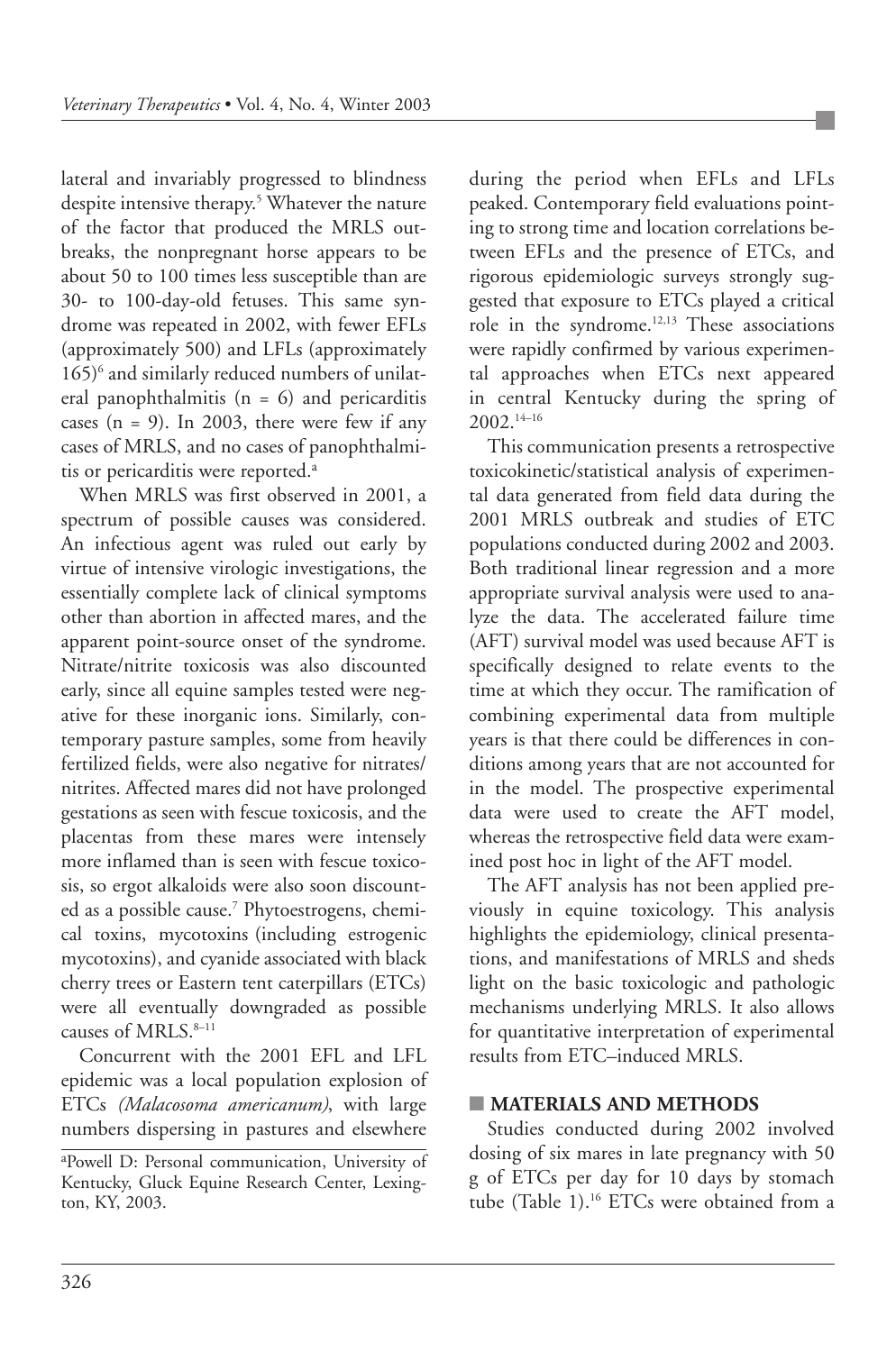#### **TABLE 1. Abortion Data for Mares Dosed with Eastern Tent Caterpillars and Isolation of Bacteria from Aborted Fetuses**

| Dose of Eastern             | Time of                    | Bacteria Isolated         |  |  |
|-----------------------------|----------------------------|---------------------------|--|--|
| Tent Caterpillars           | Abortion (hr)              | from Aborted Fetuses      |  |  |
| 50 g/day $\times$ 10 days   |                            |                           |  |  |
| Mare 220                    | 62                         | Enterobacter sakazaki     |  |  |
| Mare 78                     | 166                        | Serratia marcescens,      |  |  |
|                             |                            | <i>Enterococcus</i> spp   |  |  |
| Mare 398                    | 142                        | Enterobacter cloacae      |  |  |
| Mare 390                    | 95                         | E. cloacae                |  |  |
| Mare 395                    | 69                         | E. cloacae                |  |  |
| Mare 393                    | 350                        | S. marcescens             |  |  |
| 100 g/day $\times$ 10 days  |                            |                           |  |  |
| Mare 647                    | 32                         | S. marcescens             |  |  |
| <b>Mare 668</b>             | 32                         | S. marcescens             |  |  |
| Mare 638                    | 46                         | S. marcescens             |  |  |
| Mare 305                    | 48                         | S. marcescens             |  |  |
| Mare 630                    | 84                         | S. marcescens             |  |  |
| Mare 10                     | 120                        | S. marcescens             |  |  |
| 100 g/day $\times$ 10 days* |                            |                           |  |  |
| Mare 637                    | 280                        | <i>Streptococcus</i> spp  |  |  |
| Mare 619                    | 326                        | <i>Actinobacillus</i> spp |  |  |
| Mare 172                    | 567                        | Streptococcus spp         |  |  |
| Mare 628                    | Did not abort <sup>†</sup> |                           |  |  |
| Mare 351                    | Did not abort <sup>†</sup> |                           |  |  |
| Mare BUC                    | Did not abort <sup>†</sup> |                           |  |  |

source in northern Michigan because the season had passed in Kentucky. In 2003, the effects of irradiation on the abortigenic efficacy of ETCs were evaluated in groups of six mares in late pregnancy by administration of 100 g of either irradiated or nonirradiated ETCs via nasogastric tube for 10 days.<sup>17</sup> Doses of caterpillars in each study were determined from previous work conducted in 2002.<sup>15</sup> Irradiation was used as a means to destroy any bacteria or virus that might be carried by the caterpillars. The caterpillars were mixed with

deionized water or saline and ground in a blender for 20 to 30 minutes before administration. Mares were examined daily by ultrasound after treatments were initiated. Aborted fetuses were transported to the laboratory for examination and isolation of bacteria by routine aerobic culture.

Daily LFL abortion data from the 2001 MRLS outbreak in central Kentucky submitted to the Livestock Disease Diagnostic Center (LDDC) and reported to the USDA Animal and Plant Health Inspection Service Veterinary Services, Frankfort, Kentucky were also evaluated.

#### **Regression Analysis**

The data points from the two studies in which ETCs were fed to pregnant mares were first plotted as a percentage of total abortions against time, and best-fit logarithmic regressions were calculated. The x-intercepts (apparent "lag times") were calculated by setting the value of y equal to zero in the equation.

#### **Accelerated Failure Time Model**

The data points were also fitted using the AFT survival model because this model is one of regression that allows for the prediction of the time at which events occur based on independent variables. In this case, the time at which abortions occur was predicted based on the dose of ETCs administered. The AFT model can also take censored data (an event that had not occurred by the time the experiment had ended) into account. In these studies, mares that had been dosed with ETCs but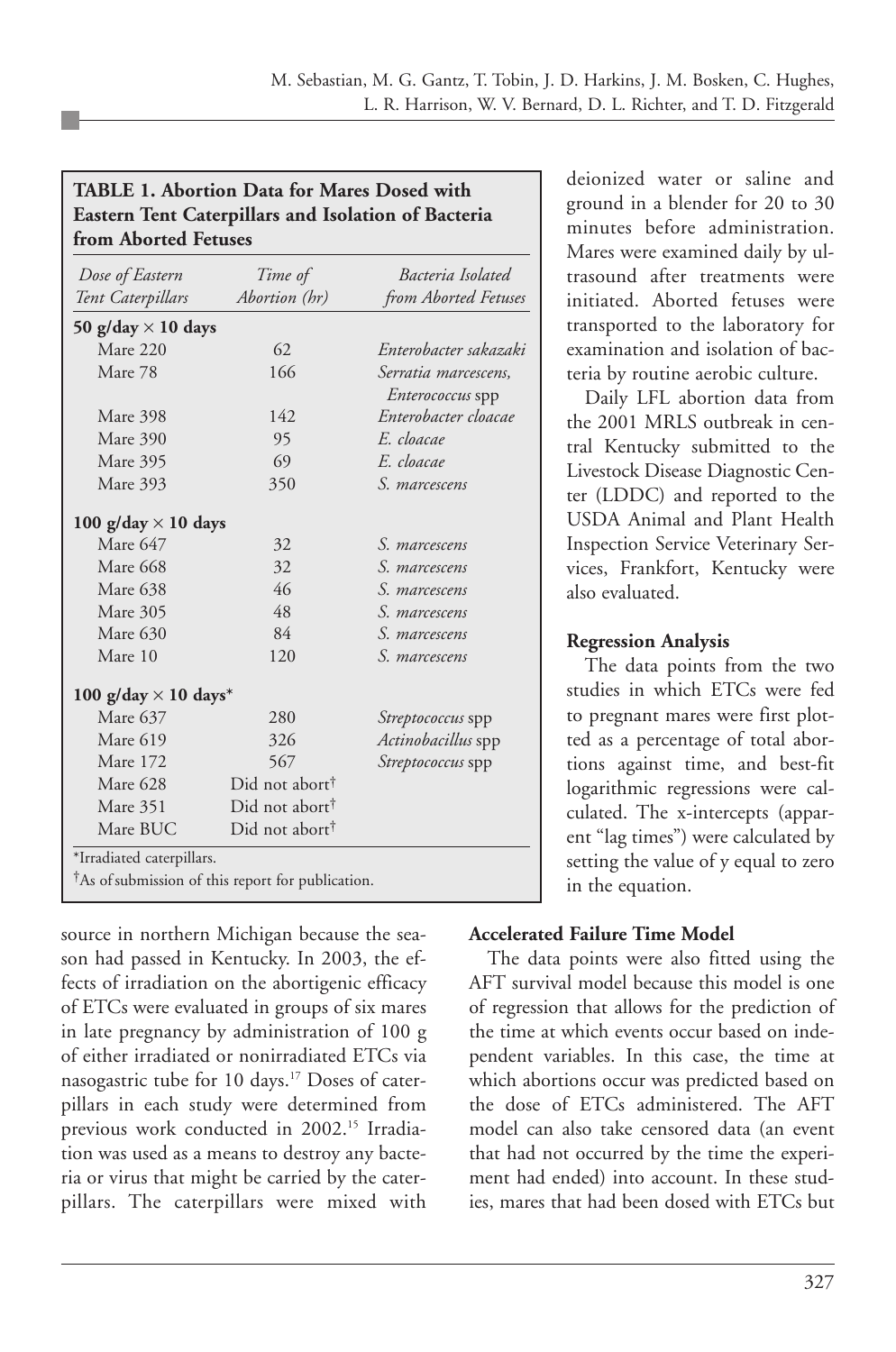had not aborted by the end of the data collection period were considered censored observations. A log-normal AFT model has been used to fit the ETC data. That is, if *T* represents the time at which abortion occurs, log *T* is assumed to have a normal distribution, and thus *T* has a log-normal distribution. The model also assumes that the error term is normally distributed. The model used here assumes that the probability of an abortion event remains close to zero for a period after the first administration, which is dependent on the dose administered. This model takes the form:

$$
T_i = \exp(\beta_0 + \beta_1 x_{i1} + \dots + \beta_k x_{ik} + \sigma \epsilon_i)
$$

where *T* is time, x is a variable that might affect abortion time (i.e., dose of ETCs),  $β_0$ ,  $β_1$ , etc are coefficients that estimate the effect of the x variables (i.e., abortion time), ε is an error term that is assumed to be normally distributed, and σ is a scale parameter for the error term.

A likelihood ratio test of the fitted AFT model versus a null model (with no explanatory variables) yields a chi-square statistic of 27.9 with 2 degrees of freedom. This statistic is significant at the  $P \leq .0001$  level, which indicates that the model with parameters ETC dose and irradiation is a significant improvement over the null model for predicting time until abortion. The individual chi-square tests for these effects are also highly significant ( $P \leq .01$ ), which indicates both variables are important to the model. The model differs from the Cox regression model in that it assumes an underlying distribution for the data (log-normal, in this case), whereas the Cox regression model does not require such an assumption.

Based on the AFT analysis, time courses of abortion responses were projected for various doses ranging from 5 to 500 g of ETC/day. The AFT model and this family of dose response curves allow dose and time response interpretation of any ETC-related sequence of abortions in terms of the dosage unit used in these experiments, which have been defined as "intubated ETC equivalents."

A constraint in this model is that none of the ETC dosings continued beyond 10 days, whereas AFT analysis assumes that dosing or exposure to the caterpillars is continuous. Because of this, the mathematical fit of the AFT model to the data is presumably more accurate at the higher doses rather than at the doses used with irradiated ETCs, which exhibited an apparently much lower abortigenic activity. A further constraint is that the duration of field exposure to dispersing ETCs at any given location is rarely longer than 20 days.

#### **■ RESULTS**

#### **Linear Regression Analysis**

In the first experimental reproduction of the LFL syndrome (2002), all mares given 50 g of ETCs/day for 10 days aborted rapidly (within 14 days). The first abortions occurred within 72 hours (Table 1). In the 2003 study, mares receiving 100 g of nonirradiated ETCs/day began aborting within 32 hours and all had aborted by Day 5 (Table 1). In contrast, only three of the six mares receiving irradiated ETCs had aborted by the time of this writing (70 days after the initial dosing), and these mares did not begin aborting until Day 12, 2 days after the last dose of ETCs (Table 1). Furthermore, the most recent abortion from the group given irradiated ETCs was observed 24 days after the initial exposure to ETC, which was 14 days after the last administration. Regressions for each dose/abortion time data set were then calculated (Figure 1).

The abortion curves for each of these studies were similar in shape and were apparently related (Figure 1). The curve for 100 g/day was shifted to the left compared with that for 50 g/day, suggesting a dose-response effect. Clas-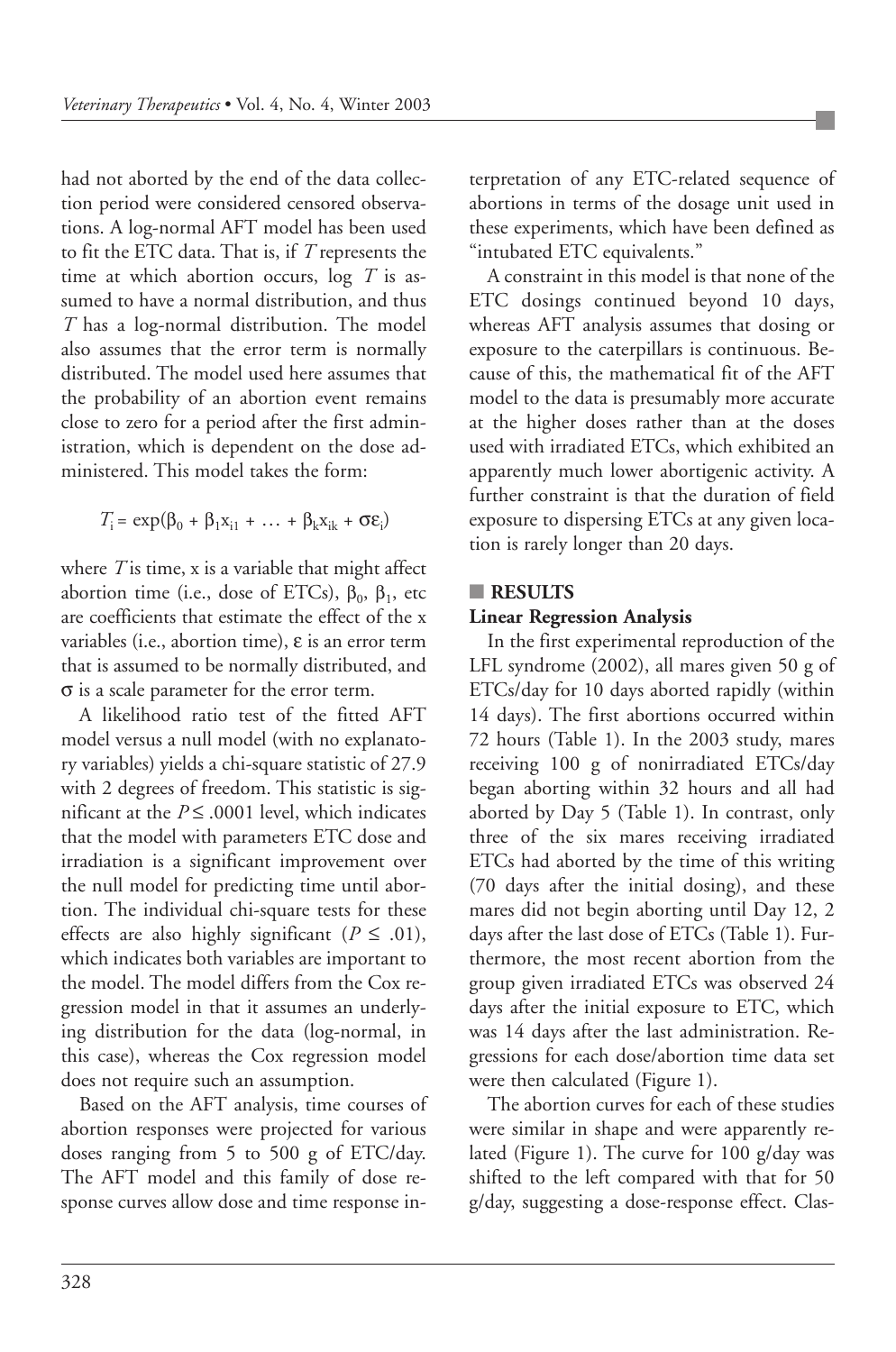

**Figure 1.** *Time course of abortions following intubation of mares with 50 and 100 (nonirradiated or irradiated) g of Eastern tent caterpillars (ETCs)/day for 10 days. The solid lines are the best-fit regressions for the data points. The calculated x-axis intecepts (apparent lag times) are 20 (100 g), 37 (50 g), and 193 hours (100 g irradiated) after the first dose of ETCs.*

sic dose-response curves show parallel slopes, but the slopes of these curves were markedly different, with the steeper slope of the curve for 100 g/day, presumably relating to the higher dose of ETCs administered. Interestingly, each fitted curve appeared to intersect the x-axis at well-defined time points (approximately 20, 37, and 193 hours, for 100, 50, and 100 irradiated g/day, respectively), which invited further analysis. These x-axis intercepts (lag times) also appeared to be dose related.

#### **Survival Analysis**

Evaluation of the data using the Cox regression analysis (PHREG procedure; SAS version 8, SAS Institute), yielded an unsatisfactory

data fit (data not shown). However, application of the data points to AFT analysis (LIFEREG procedure; SAS version 8, SAS Institute) produced a very satisfactory fit. Cumulative distribution functions for each group, or cumulative abortion curves, based on the model are presented in Figure 2. The AFT analysis assumes that the data points are log-normally distributed and also reflects the fact that the probability of an abortion remains close to zero for a dose-dependent period of time after dosing begins (the apparent lag time). The AFT model was then used to estimate the time after dosing that abortion occurred. Using the data presented above, AFT regression yielded the following model:

 $T_i$ : exp(5.477 – 0.017 dose<sub>i</sub> + 2.182 irradiated<sub>i</sub> + 0.526 ε<sub>i</sub>) Standard error: 0.480 0.006 0.353 0.101 *P*: <.0001 .0052 <.0001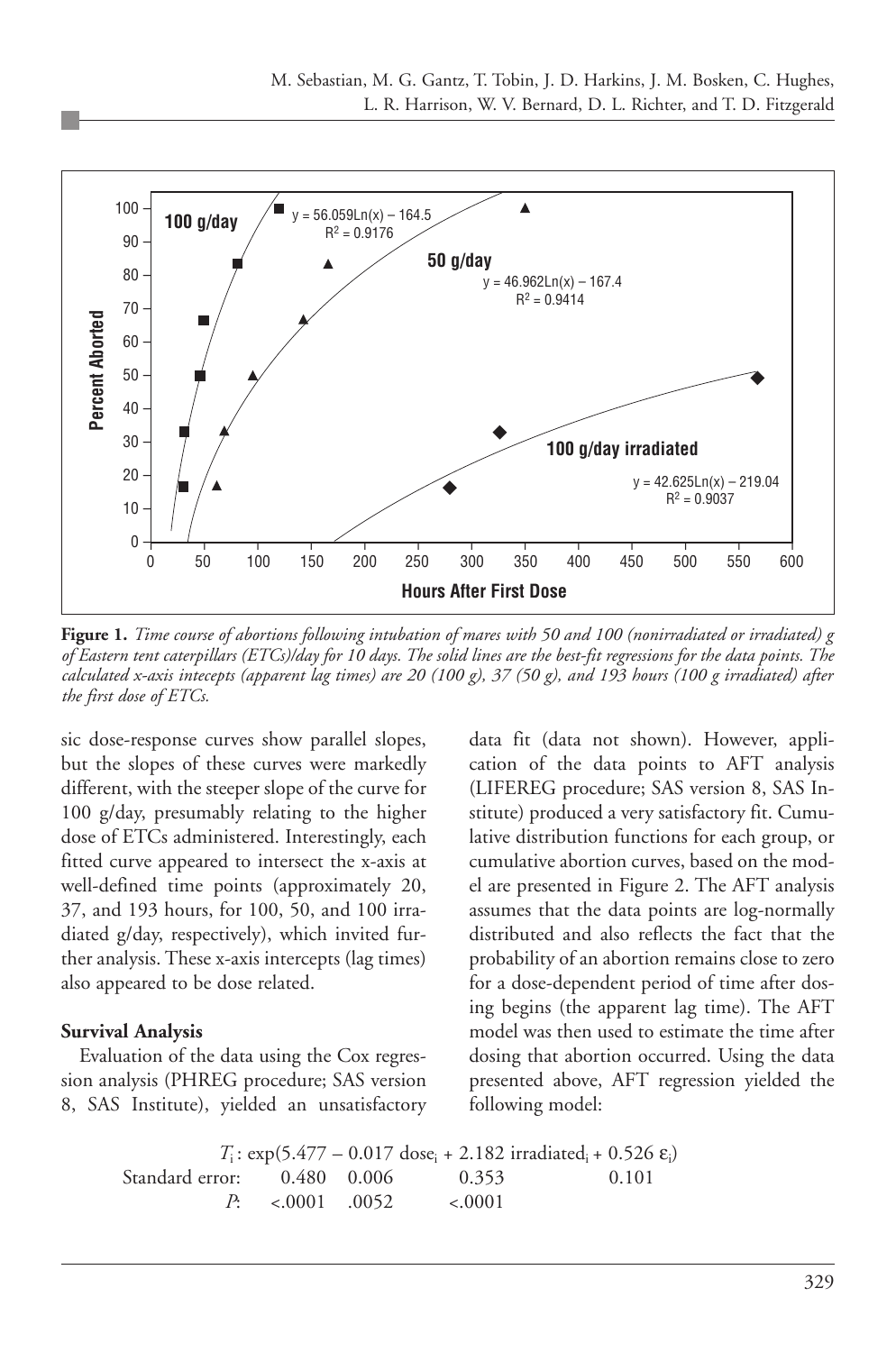

**Figure 2.** *Actual abortion rates following dosing with Eastern tent caterpillars (ETCs) at 50 and 100 (nonirradiated and irradiated) g/day for 10 days and predicted abortion rates by the accelerated failure time model for doses of 5, 50, 100 (nonirradiated and irradiated), 200, and 300 g ETCs/day. The estimated lag times for the actual ETC doses administered are 10 (100 g), 20 (50 g), and 80 (100 g irradiated) hours.*

where dose<sub>i</sub> is the dose of caterpillars for individual *i*, and irradiatedi equals 1 if individual *i* was fed irradiated and 0 if not. The coefficients indicate that the time until abortion decreased with increasing dose and increased if the ETCs were irradiated. All coefficients were highly significant ( $P \leq .01$ ) in the model.

The estimated lag times were 10, 20, and 80 hours for 100, 50, and 100 irradiated g/day, respectively (Table 2). Because of the excellent fit of the data to the AFT model, cumulative distribution curves based on the model were plotted for several doses of caterpillars (Figure 2).

Daily and cumulative time courses of aborted foals submitted to the LDDC from March 1 through May 12, 2001 are shown in Figure 1. In March and April (before administration of ETCs was initiated), the abortion rate was approximately nine per day. The increased slope and divergence from the prediction line began around April 30 and represents abortions due to MRLS, which averaged around 42 abortions per day and peaked at 66 abortions per day (May 4).

The data can also be used to estimate the time of first exposure to the ETCs. Assuming that any abortion would have occurred the day before the accession is recorded in the LDDC, and that the first abortions were due to lowlevel ETC exposure producing a lag time of about 50 hours for the group given 5 g ETCs/day (Table 2), the first exposure to abortigenic ETCs in the 2001 outbreak was estimated to have occurred on April 26 or 27. Inspection of the cumulative abortion curve also shows a further increase in the rate of abortions on May 4 (Figure 3).

To estimate the level of exposure to ETCs necessary to produce the abortion rates observed during the 2001 MRLS outbreak, the cumulative time course of MRLS–related abortions (Figure 3) was converted to a percentage of abortions and compared with the AFT–calculated abortion rates following exposure to 5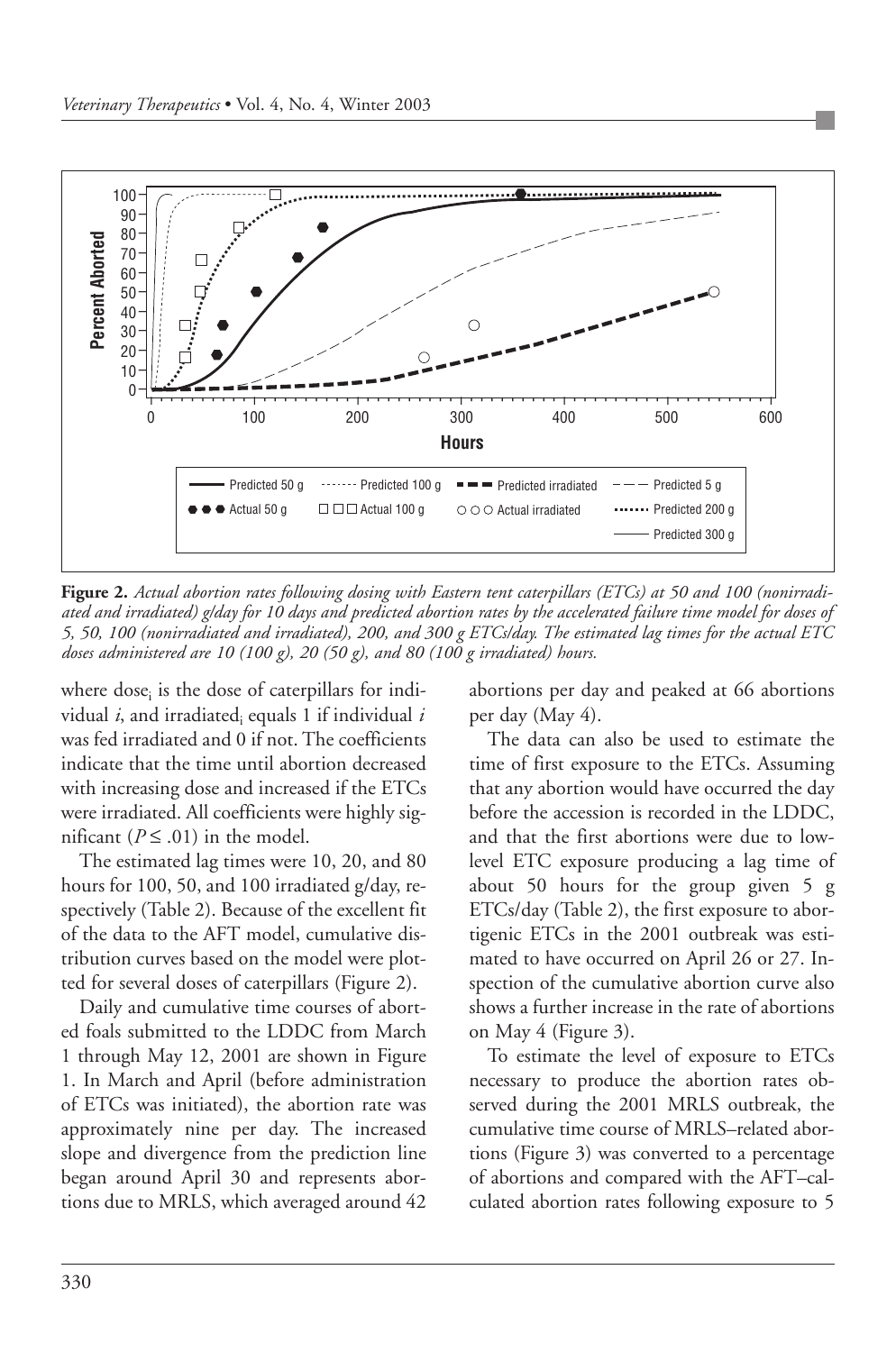| mares Following Oral Administration of Doses (g/day) of Eastern Tent Caterpinals for<br><b>10 Consecutive Days</b> |                                                                                |       |       |       |     |                |     |  |  |
|--------------------------------------------------------------------------------------------------------------------|--------------------------------------------------------------------------------|-------|-------|-------|-----|----------------|-----|--|--|
|                                                                                                                    | Estimated Time to Abortion (br) at Given Dose of Eastern Tent Caterpillars (g) |       |       |       |     |                |     |  |  |
| <b>Predicted</b> %<br>to Abort                                                                                     | 100<br>(irradiated)                                                            |       |       | 50    | 100 | 200            | 300 |  |  |
| $\overline{0}$                                                                                                     | 80                                                                             | 55    | 50    | 20    | 10  | $\mathfrak{D}$ | 0.3 |  |  |
| 50                                                                                                                 | 470                                                                            | 285   | 266   | 124   | 53  | 9.8            | 1.8 |  |  |
| 100                                                                                                                | 4,900                                                                          | 3,000 | 2,800 | 1,300 | 550 | 100            | 19  |  |  |

**TABLE 2. Estimated Time Until 0%, 50%, and 100% of Abortions Occur in Pregnant Mares Following Oral Administration of Doses (g/day) of Eastern Tent Caterpillars for**

and 30 g/day (Figure 4). The first part of the cumulative curve coincides with the curve for 5 g/day; however, the last portion of the cumulative curve overlays the curve for 30 g/day when it is shifted to the right by 80 hours.

The calculations assume that no abortions occurred due to caterpillar ingestion prior to April 25 and that 100% of the mares exposed to caterpillars eventually aborted. It also assumes that approximately 50 abortions were yet to occur between May 12 and May 19. The analysis suggests that exposure to ETCs during the MRLS outbreak of 2001 likely started at the equivalent of approximately 5 g of intubated ETCs/day in late April and then increased to around 30 g/day around May 4, the peak of the outbreak.

The model was also used to explore the relationships between dose of ETCs and daily abortion rate. Daily abortion rates following various ETC doses based on the AFT model are shown in Figure 5. The graph assumes there are 600 mares in each treated group and that all treated mares will eventually abort. The analysis demonstrates that exposure to 100 g of ETCs/day rapidly causes abortions that peak 3 to 4 days after exposure, and essentially all of the exposed mares will abort by Day 10. At a dose of 30 g/day, abortions peak approximately 6 days after exposure and are complete within approximately 18 days. If the abortigenic dose of caterpillars is reduced to an amount

equivalent to that present in the irradiated dose (100 g/day), the first abortions do not begin to appear until about Day 8, and the abortions will not peak until Day 20.

A proposed schematic of the AFT model of MRLS is presented in Figure 6. In this model, continuous exposure to ETCs commencing at Time 0 is followed by a dose-dependent lag time, after which abortions occur. The duration of the lag time, the initial maximal rate at which the abortions occur, and the time until 100% of the exposed mares abort are all directly related to the dose of ETCs and presumably to the rate of ETC exposure.

The bacteria isolated from the aborted fetuses were *Serratia marcescens, Enterococcus* spp, and *Enterobacter* spp for the mares given 50 g of ETCs/day, *S. marcescens* for those given 100 g/day, and *Streptococcus* and *Actinobacillus* spp in the irradiated study (Table 1).

#### **■ DISCUSSION**

The data sets were initially approached as clinical data, and the time course of each sequence of abortions as plotted. Inspection of the data and the apparent fit to the linear regression model drew attention to the fact that the curves were members of a family of curves that appeared to commence at a time significantly different from zero. Additionally, the differences from Time 0 and the maximal slope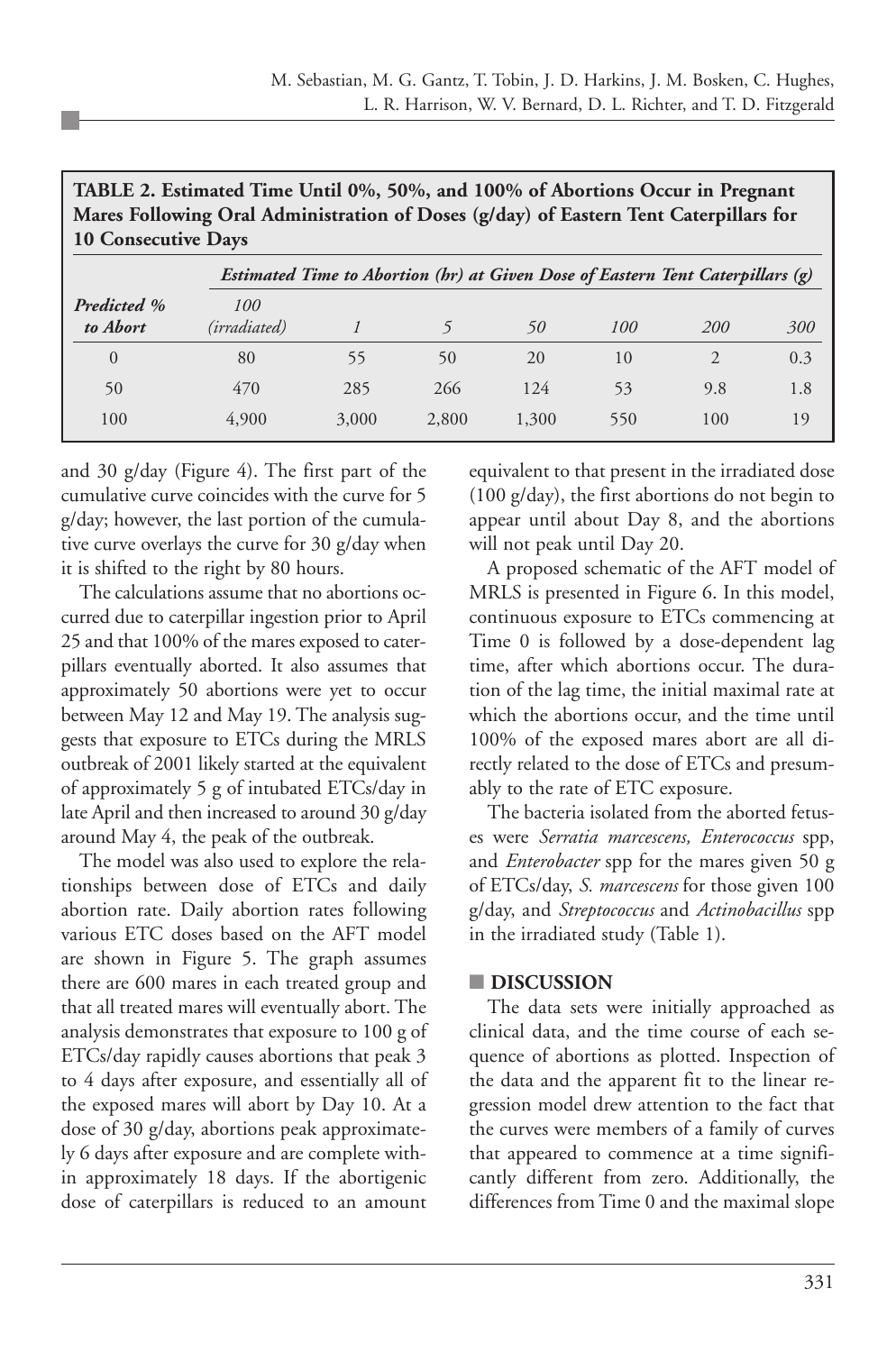

**Figure 3.** *Daily and cumulative number of abortions submitted to the Livestock Disease Diagnostic Center in Lexington, Kentucky between March 1 and May 12, 2001. The increased slope of the cumulative abortion line (May 1 to May 12) is due to MRLS onset, peaking at about 66 MRLS abortions per day on May 4. From these curves, the first MRLS abortions started on approximately April 30, 2001.* 

of the curves appeared to vary with dose. These observations, therefore, led to the more detailed analysis. Because the AFT survival analysis is appropriate for constructing models that relate an event to the time at which it occurs, it was the model selected to fit these data points, and all coefficients were statistically significant. The model was then used to estimate dose × abortion time curves for a series of doses ranging from 5 to 500 g/day. The very good fit of the ETC dose × abortion time data by the AFT model provides a solid statistical basis for integration and interpretation of experimental and field MRLS data. These results and interpretations are best summarized in the schematic AFT model of ETC–induced abortions in mares presented in Figure 6. Early in the exposure period, the lag time represents the period during which the likelihood of an abortion occurring remains close to zero. Following the lag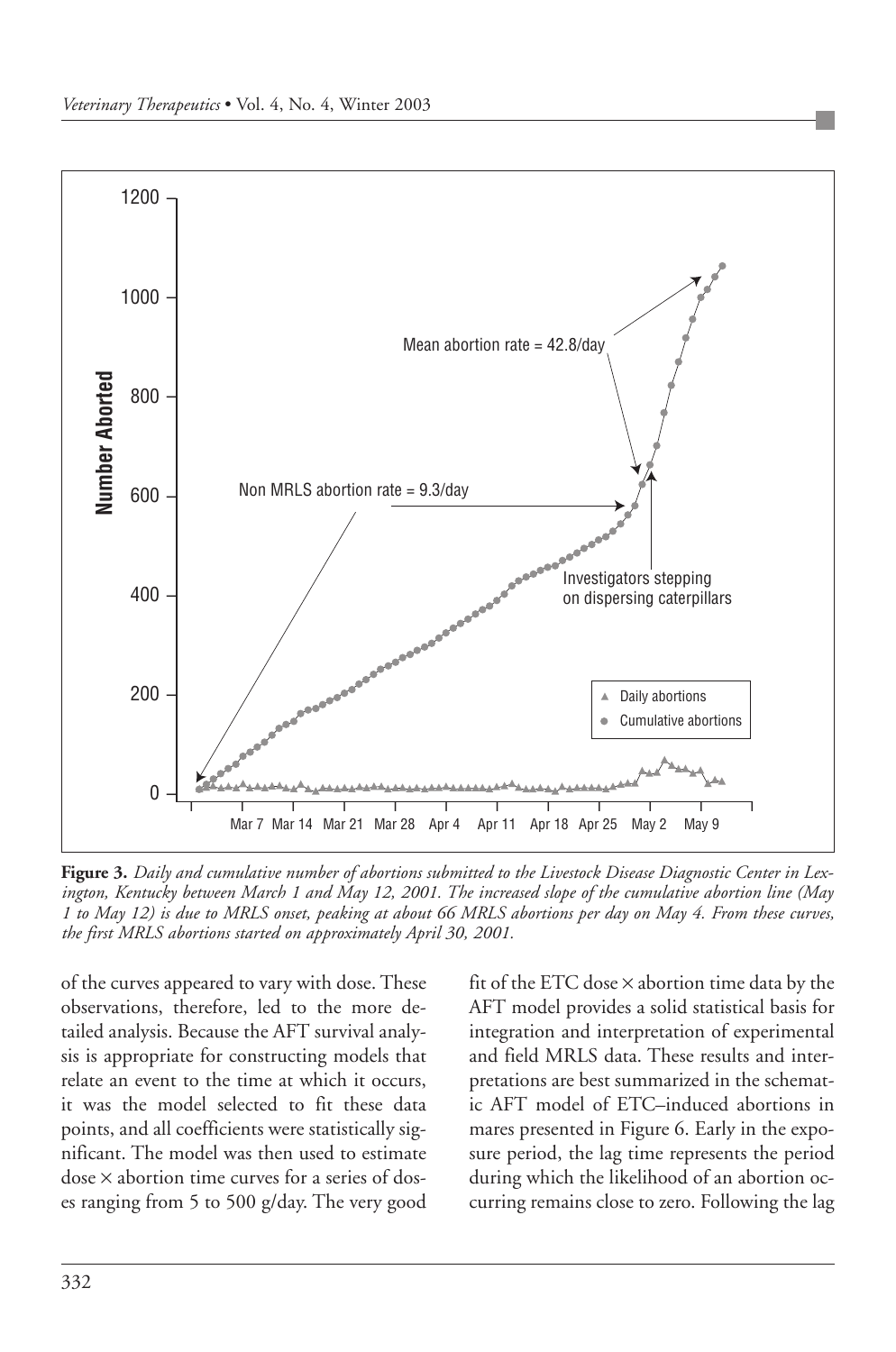

**Figure 4.** *The cumulative actual percentage of abortions that occurred between April 25 and May 12, 2001 (taken from data shown in Figure 3) plotted with the predicted curves for the cumulative percentage of abortions that would have occurred following doses of 5 and 30 g of Eastern tent caterpillars per day. The cumulative abortion curve for 30 g/day is shifted to the right by 80 hours, showing that the last 60% of the 2001 abortions essentially overlapped that dose. The figure implies that the dose of caterpillars ingested by the mares in 2001 likely started at around 5 g/day in late April and was related to abortions in approximately 30% of the exposed mares. In the second phase of abortions in early May, the apparent dose increased to around 30 g/day, with approximately 60% of the exposed mares aborting around that time. The entire sequence of events, from initial exposure to abortion of 90% of the exposed mares, took no more than 3 weeks.* 

time, the rate at which abortions occur accelerates to the peak abortion rate. The abortions then proceed until either all of the exposed mares abort or until some time (currently unknown) after which exposure to ETCs has ceased. In studies with small numbers of horses (i.e., six), as presented in Figure 2, the fine detail of the abortion rate transformation from zero in the lag-time phase to the maximal abortion rate is inevitably lost.

This analysis makes clear that the rate at which abortions occur (rather than the absolute number of abortions) determines the relative abortigenic efficacy of any ETC treatment. The AFT model predicts that ETC doses between 5 and 500 g/day will, if maintained, sooner or later abort 100% of the exposed mares.

The decreased rate of abortions for irradiated ETCs suggests that the efficacy of the ETC abortion–inducing factor was substantially reduced by irradiation or something associated with this treatment, since the first abortion did not occur until 12 days after the first ETC administration. The abortions then proceeded slowly and, according to AFT analysis, the time to the last abortion (100%) will be about 206 days, assuming continuous dosing. Based on the AFT model, the apparent efficacy of the abortigenic factor in irradiated ETCs is less than 1 g of untreated ETCs/day, for an apparent loss of >99% of the ETC–related abortigenic activity.

Loss of such a substantial fraction of the abortigenic activity in the irradiated ETCs is surprising but not inconsistent with recent experimental results. Earlier research,<sup>18</sup> which was later confirmed by Webb and McDowell,<sup>19</sup> has shown that the abortigenic factor is asso-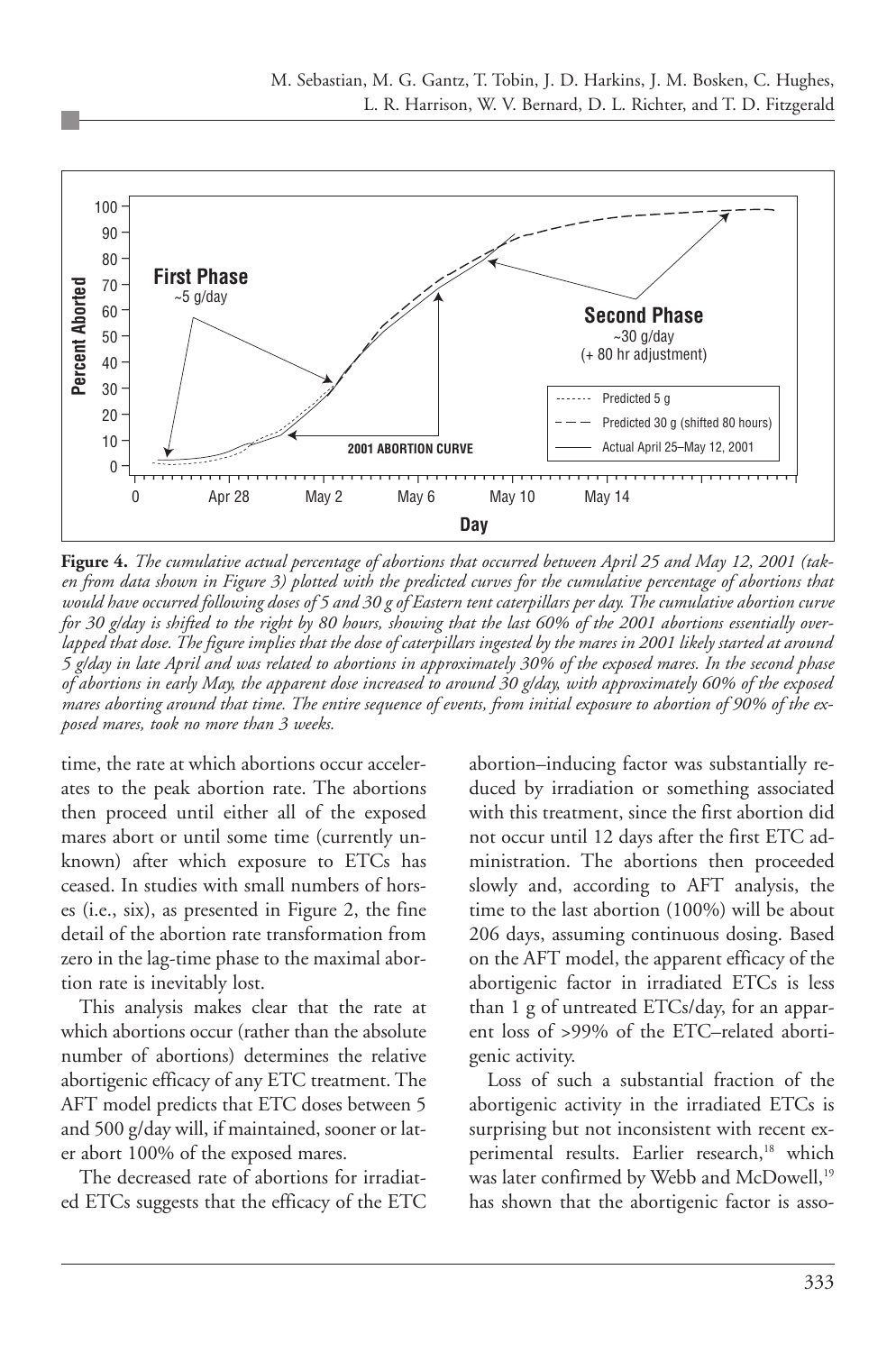

**Figure 5.** *Effect of dose on daily abortion rates as a function of daily exposure to Eastern tent caterpillars (ETCs) for 600 mares. At 100 g of ETCs/day, the abortions occur rapidly, peaking approximately 3 to 4 days after exposure, and virtually all susceptible mares exposed will abort by Day 10. At 30 g/day, the abortions peak about 6 days after exposure and are largely complete within approximately 18 days. If the abortigenic dose of caterpillars is reduced to an amount equivalent to that present in the irradiated caterpillars, the first abortions do not begin to appear until about Day 8, and the abortions will not peak until Day 20. The model assumes that there are 600 mares in each group and that all mares dosed with ETC will eventually abort.*

ciated with the cuticle of ETCs. While fractionating the ETC integument in a series of deductive approaches to identifying the ETC abortigenic factor, Webb and McDowell readily lost a substantial fraction of the ETC– related abortigenic activity, which may suggest significant fragility of the abortigenic factor or factors closely associated with it.

The mathematical relationships described by the AFT model explain many aspects of the epidemiology and clinical presentations of MRLS. If the exposure to ETCs is high, all susceptible exposed mares are likely to abort within a relatively short period. In this regard, transformation of the cumulative fetal loss curve for 30 g/day (Figure 2) into a daily "rate of abortion" curve (Figure 5) closely follows the general shape of the accessions curve to the LDDC around May 6, 2001. Of critical importance during the 2001 investigation of MRLS, when the dose of ETCs is high and the abortions occur rapidly, there will be an obvious temporal relationship between the presence of caterpillars and the abortions, as occurred during 2001. In fact, it was the close spatial and temporal relationships between the presence of the ETCs and the appearance of  $MRLS$ <sup>b</sup> as well as the lack of any other convincing hypothesis, that led to the early conclusion that ETCs were most likely associated with MRLS.

Significant objections were raised to the hypothesis that the ETCs were involved in the pathogenesis of MRLS. Beyond entomologic and common experience that ETCs were "known to be harmless," the question was raised as to why the syndrome had never been

<sup>&</sup>lt;sup>b</sup>Henning J: Personal communication, Department of Agronomy, University of Kentucky, Lexington, KY, 2001.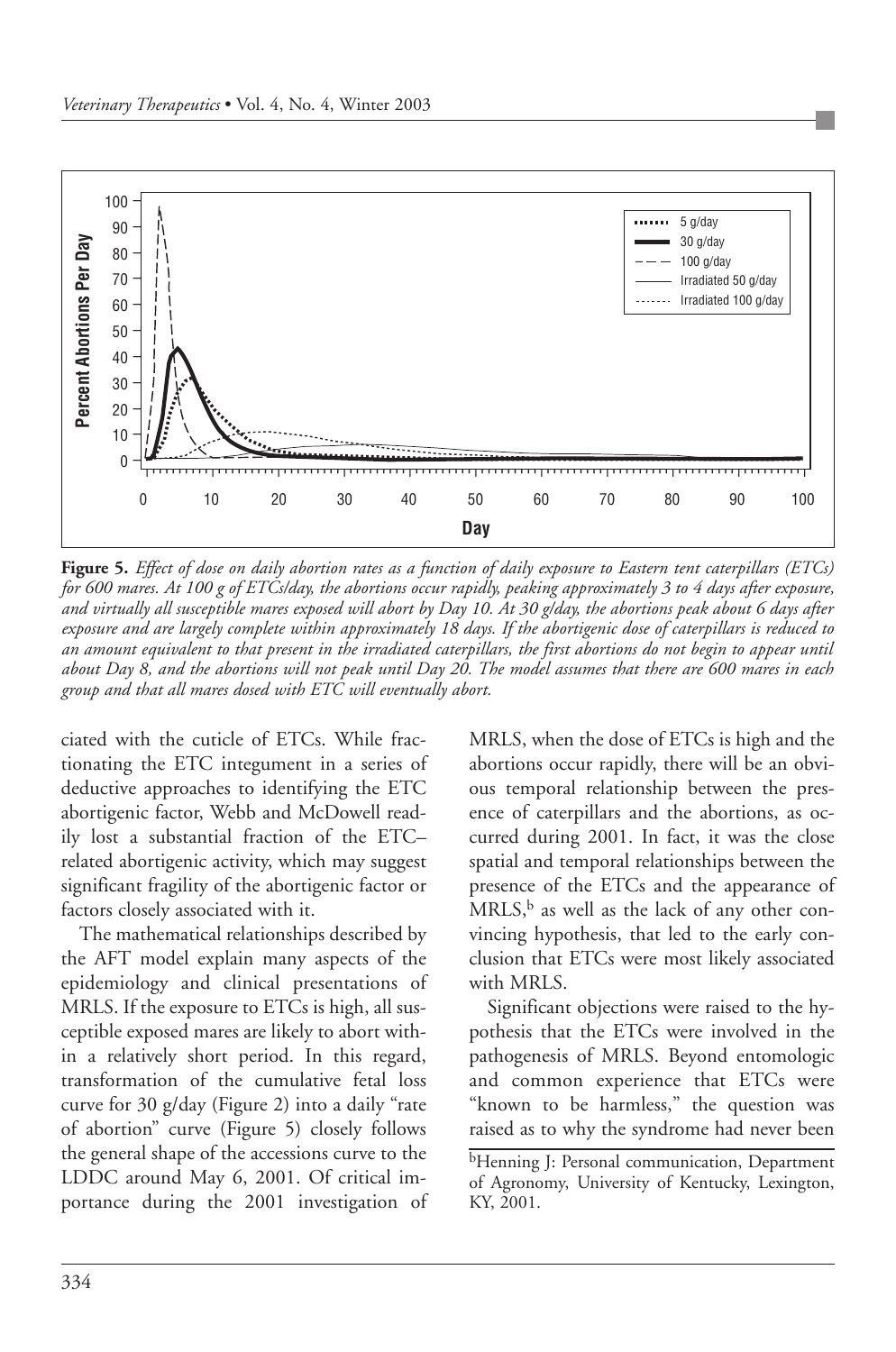

**Figure 6.** *Proposed schematic accelerated failure time model for MRLS. Continuing exposure to Eastern tent caterpillars (ETCs) commencing at Time 0 is followed by a dose-dependent lag time, indicated by the solid horizontal bar, after which the abortions commence. The duration of the lag time, the initial maximal rate at which the abortions occur, and the time to abort 100% of the exposed mares are all directly related to the dose of ETCs and, presumably to the rate of ETC exposure.*

identified previously in Kentucky, since ETC infestations are not uncommon. However, the analysis presented here shows that if the exposure to caterpillars is less intense, the lag time is longer and the abortions will tend to be spread out over time and occur out of phase with ETC exposure. For example, data from the irradiation experiment indicates that at low doses the first abortions may not occur until after ETC exposure has ceased, and the vast majority of the statistically predicted abortions may occur at a time distant from the presence of ETC.

Another factor that probably limits the abortigenic efficacy of low doses of ETCs is the relatively short time mares are field exposed to the caterpillars. Field exposure to ETCs is not continuous but is limited by the relatively brief ETC dispersal period as they wander about during the day for not more than 2 weeks in total as the sixth and final instars search for food and suitable pupation sites. Exposure to

high concentrations of ETCs during this brief dispersion time will rapidly abort most, if not all, of the exposed mares, as indicated by the experimental data and the clinical picture in central Kentucky during the 2001 outbreak. In the intense exposure scenario, the full abortifacient potential of the high dosage of ETCs is inevitably expressed.

Conversely, while the AFT model predicts that continuous exposure to low doses of ETCs will eventually abort all exposed susceptible mares, this is not likely to happen in the field, where exposure is transient. Once ETC exposure stops, the abortion process eventually ceases, and the full abortion potential of a low dose is never achieved. As such, with lower doses of ETCs, the lag time is longer, and the actual fraction of possible abortions likely to occur is smaller.

In such low-exposure circumstances, the ETCs are less likely to be associated with the abortion events, which will be more diffuse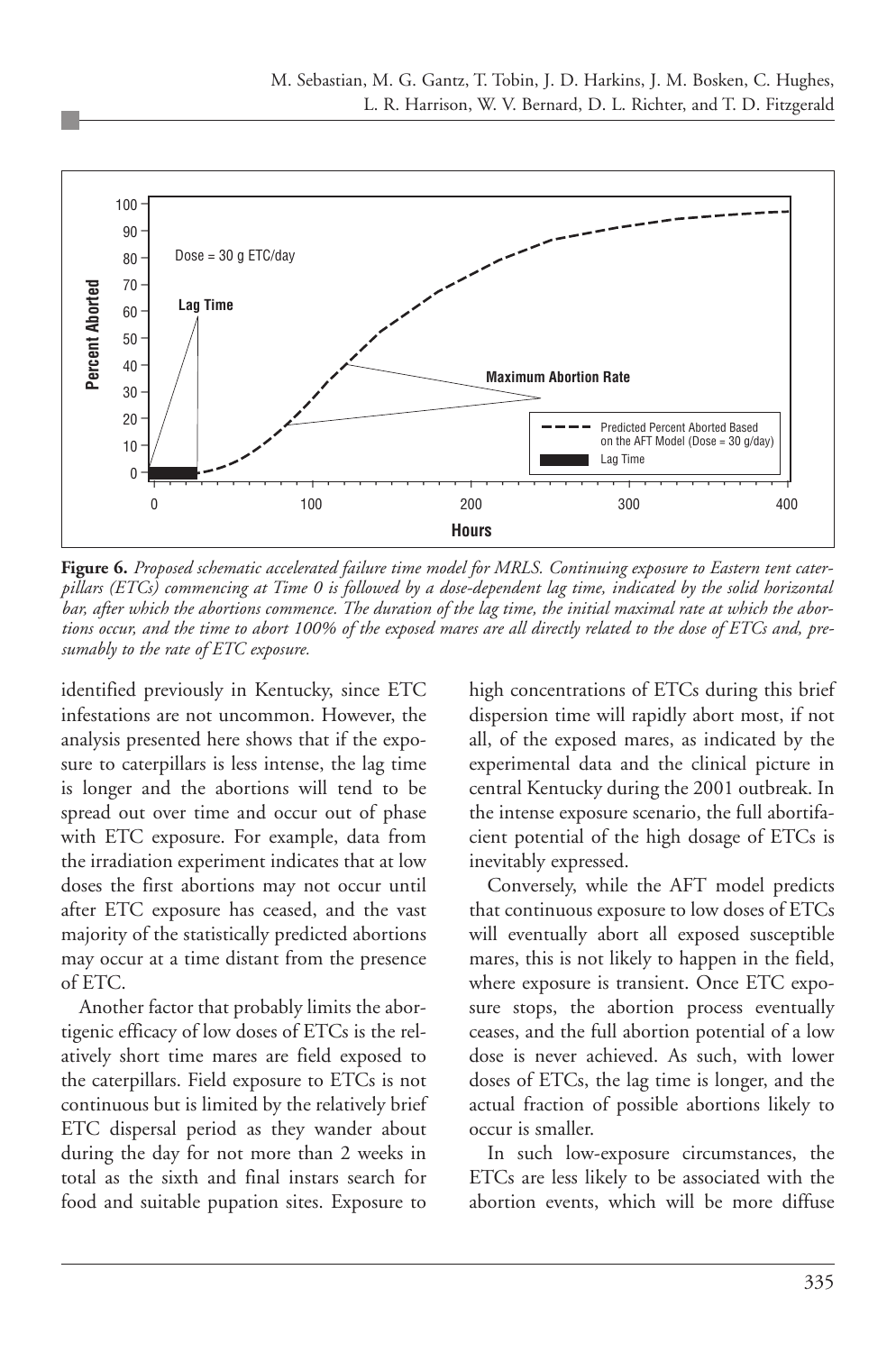and will tend to meld into the normal background rate of fetal loss, and will draw little clinical attention. In this regard, careful review of clinical records from the previous year by equine practitioners in central Kentucky has retrospectively identified cases of MRLS occurring during the 2000 ETC season, before MRLS had ever been described.<sup>c</sup>

In retrospect, it is easy to see how previous episodes of what is now recognized as MRLS in central Kentucky during the 1980 and 1981 breeding seasons were never linked to the caterpillars. Ultrasound technology was not available in the 1980s, so EFL was not recognized until spring-bred mares were checked for pregnancy in the fall, following 1980s management practices. As such, the critical physical association of ETCs with the abortion events was missed.

In contrast, the critical factor in the identification of MRLS with ETCs in 2001 was the high concentration of pregnancies closely monitored first via ultrasound by highly skilled practitioners, and shortly thereafter by skilled pathologists and veterinary scientists. EFL was recognized within hours of its first appearance; infectious causes were very rapidly ruled out; and the syndrome was defined and described within weeks. The caterpillars were rapidly pinpointed as the likely cause, and an intensive search for a caterpillar-associated toxin or factor was underway by Week 3.

During the 2003 season, there have been at least two other substantial caterpillar infestations distant from Kentucky, one in New York involving ETCs, and one in Washington involving Western tent caterpillars. However, these areas do not have a sufficient number of pregnant broodmares nor have they been monitored adequately to establish whether MRLS or another caterpillar-related syndrome was present. To date, MRLS has not been reported c Holder R: Personal communication, Hagyard-Davidson-McGee Associates, Lexington, KY, 2003.

outside of Kentucky and its adjacent states.

The direct relationship between ETC exposure and the abortion rate suggested that it should be possible to estimate the rate of ETC exposure occurring during the 2001 MRLS outbreak. In performing this analysis, it should be understood that not all horses in central Kentucky were exposed to ETCs. As such, it is not possible to estimate the overall exposure rates to ETCs throughout the area, but the levels of ETC exposure needed to produce the actual abortion rates observed as accessions to the LDDC during the 2001 MRLS outbreak can be estimated.

To perform this analysis, the daily abortion accessions rates to the LDDC were transformed into a cumulative abortion curve, showing that they follow the same general patterns as produced by the AFT analysis (Figure 4). Based on this analysis, it appears that the initial rate of ETC exposure, as set forth by the first one-third of field abortions in 2001, was equivalent to a dose of about 5 g/day, which is equivalent to approximately 15 ETCs/day. Thereafter, the abortion rate accelerated, consistent with a rate equivalent to approximately 30 g/day for the last two-thirds of the field abortions.

The potential intensity of exposure to ETCs during the 2001 MRLS outbreak is illustrated by the number of ETCs on a water bucket at a central Kentucky horse farm (Figure 7). With regard to the temporal relationship between the presence of the caterpillars and the onset of LFL during the 2001 MRLS outbreak, at approximately 2 PM on Wednesday, May 2, an epidemiologist from the University of Kentucky visited a Kentucky farm in response to an outbreak of LFL. He stepped out of his car in the office driveway onto dispersing ETCs, unavoidably stepping on huge numbers of caterpillars underfoot as he proceeded to the farm office. Later that afternoon, he and an as-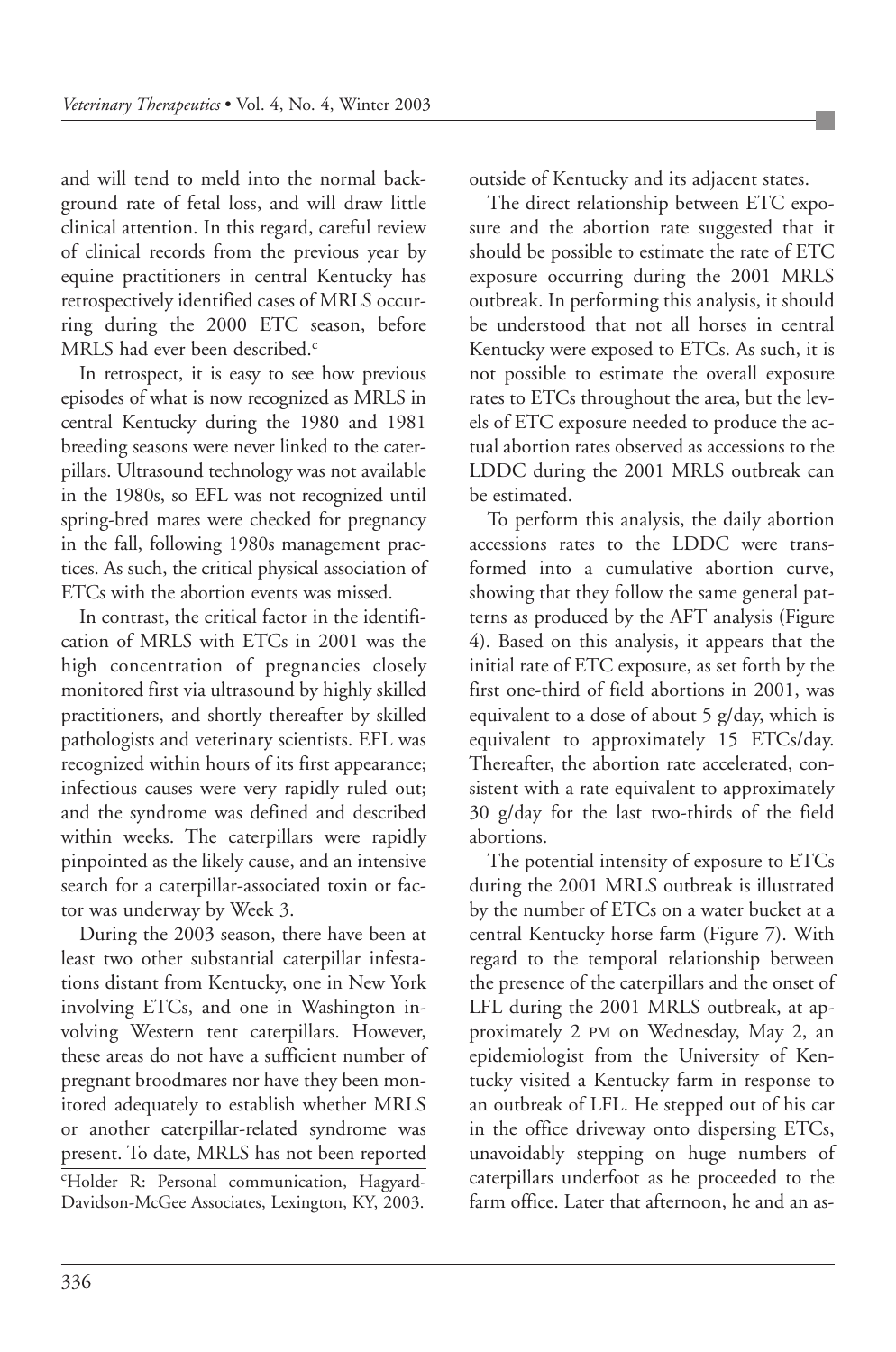

**Figure 7.** *Water bucket on a Kentucky horse farm demonstrating the intensity of exposure of horses to Eastern tent caterpillars during spring of 2001. (Photo courtesy of Henry Q. Murphy).*

sociate were called to another thoroughbred farm for assistance with an epidemic of EFL.<sup>d</sup> The week before the 2001 Kentucky Derby, unparalleled numbers of ETCs were dispersing in central Kentucky, and EFL and LFL were approaching their peaks (Figure 3).

Finally, this analysis must be put into perspective. The MRLS initially consisted of four distinct syndromes, EFL, LFL, pericarditis, and unilateral endophthalmitis. Nevertheless, two other disorders also occurred in association with exposure to ETCs that have not been included in the official definition of MRLS but must be incorporated in any analysis of the basic mechanisms of the syndrome. These include the birth of a significant number of lateterm weak foals<sup>20</sup> with up to 50% mortality, and the more recently identified small number of cases of *Actinobacillus* encephalitis also associated with the 2001 ETC season.<sup>21</sup> As such, MRLS encompasses at least six different clinical presentations, and this analysis only addresses LFL syndrome in depth and is based primarily on acute high-dose exposures to ETCs.

An unusual aspect of MRLS is the very wide spectrum of bacterial species isolated from aborted foals.22 The close fit of the experimental data to the AFT model may suggest that the role of different bacterial species in the abortion events is not a critical determinant of the time to abortion, or of the fundamental mechanism that drives this syndrome.

The conclusions drawn from this analysis are valid for LFL and throw much light on the epidemiology and clinical presentation of

the 2001 MRLS outbreak. The analysis also carries some clear messages for further work. The first thing to consider for any attempts to quantitatively relate experimental ETC exposure to abortion responses is that the database must include abortions of all exposed mares. This is because it is difficult to estimate the rates of abortion if only a small fraction of the exposed mares have aborted and, as this analysis shows, it is the rate at which the abortions occur that relates directly to the dose of ETC abortigenic activity. It is acknowledged that there is a possibility of different results if a larger population of animals (and additional doses of ETCs) were included in the AFT analysis; however, the data evaluated by the model were highly suggestive of the conclusions drawn.

The second factor, and the one that is not addressed in this analysis, is the apparent ability of horses and late-term fetuses in utero to resist the mechanism of ETC–induced abortions and the other syndromes associated with MRLS. The birth of a large number of weak foals with high mortality during the 2001 ETC season is

dPowell D: Personal communication, University of Kentucky, Gluck Equine Research Center, Lexington, KY, 2001.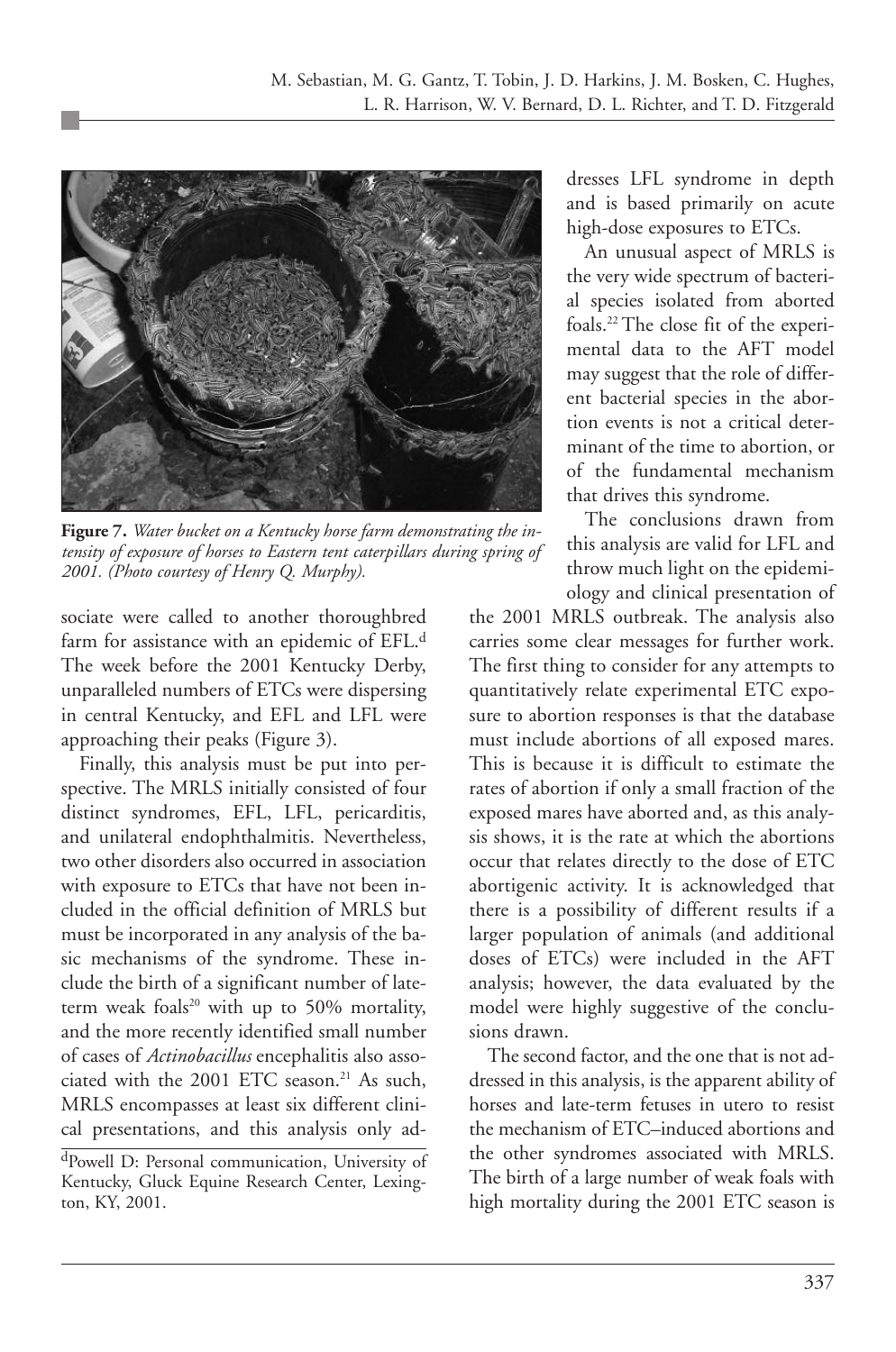consistent with an MRLS–related subclinical disease that failed to produce "dead foal" cases of LFL. These cases and the small number of pericarditis and uveitis cases illustrate a substantial resistance to the pathogenic mechanism of MRLS in late-term fetuses and in horses in general, which needs to be taken into account in any model of the pathogenesis of MRLS.

The quantitative aspects of the interactions between ETCs and late-term pregnant mares set forth in this communication are unusual and suggest a rate-limiting, quantal, irreversible step in the pathophysiology of the MRLS.

Reviewing the unique spectrum of clinical syndromes that comprise MRLS, the authors have suggested that the fundamental underlying pathophysiologic mechanism of MRLS is the ability of barbed ETC setal fragments to penetrate moving tissues, thereby mechanically facilitating entry of miscellaneous bacteria ("bacterial hitchhikers") carried on (or in) such septic penetrating setal fragments.

Following oral exposure to ETCs, these septic setal fragments penetrate the gastrointestinal tract and intestinal blood vessels, through which septic materials distribute to distant tissues following cardiac output. The redistributing septic materials may be bacteria, bacterial emboli, or small, septic setal fragments. In most tissues, such septic materials are readily handled by the immune system. In tissues containing a significant volume of extracellular fluid, bacterial proliferation may be less well controlled. Entry of septic materials into the fetal fluids results in rapid bacterial proliferation, followed by the EFL and LFL syndromes. Distribution to one eye of a quantum of septic materials yields the low incidence of unilateral uveitis that is virtually unique to MRLS. The pericarditis lesions reflect the central role of the heart in the circulatory system and its unusually high exposure to circulating septic materials.

This mechanism is quantal in nature, and

the effect on the early fetus, once penetration of the fetal membranes has occurred, is essentially irreversible. The hypothesis, which has previously been presented,<sup>18,23,24</sup> explains the unusual quantitative aspects of MRLS presented here, as well as the unusually broad spectrum of bacterial pathogens involved in MRLS. It is also consistent with the historical ability of setal fragments to penetrate moving tissues and the more recent identification of large numbers of setal fragments encased in microgranulomas reported in the intestinal tracts of ETC treated pigs.<sup>25</sup> This hypothesis has been set forth in detail, and is the basis of a forthcoming publication.<sup>26</sup>

#### **■ REFERENCES**

- 1. Harrison LR: Kentucky abortion storm and related conditions. *Proc US Anim Health Assoc* 105:227–229, 2001.
- 2. Dwyer RM, Garber LP, Traub-Dargatz JL, et al: Casecontrol study of factors associated with excessive proportions of early fetal losses associated with mare reproductive loss syndrome in central Kentucky during 2001. *JAVMA* 222:613–619, 2003.
- 3. Williams NM, Bolin DC, Donahue JM, et al: Gross and histopathological correlates of mare reproductive loss syndrome, in Powell DG, Troppmann A, Tobin T (eds): *Workshop on Mare Reproductive Loss Syndrome*. Lexington, KY, University of Kentucky College of Agriculture, 2002, pp 24–27.
- 4. Slovis NM: Clinical observations of the pericarditis syndrome, in Powell DG, Troppmann A, Tobin T (eds): *Workshop on Mare Reproductive Loss Syndrome, 2002*. Lexington, KY, University of Kentucky College of Agriculture, 2002, pp 18–20.
- 5. Latimer C: Endophthalmitis: A syndrome associated with mare reproductive loss syndrome?, in Powell DG, Troppmann A, Tobin T (eds): *Workshop on Mare Reproductive Loss Syndrome, 2002*. Lexington, KY, University of Kentucky College of Agriculture, 2002, pp 17–18.
- 6. Riddle WT: Clinical observations associated with early fetal loss in MRLS during the 2001 and 2002 breeding seasons, in Powell DG, Troppmann A, Tobin T (eds): *Workshop on Mare Reproductive Loss Syndrome*. Lexington, KY, University of Kentucky College of Agriculture, 2002, pp 12–14.
- 7. Schultz CL, Bush LP: The potential role of ergot alka-